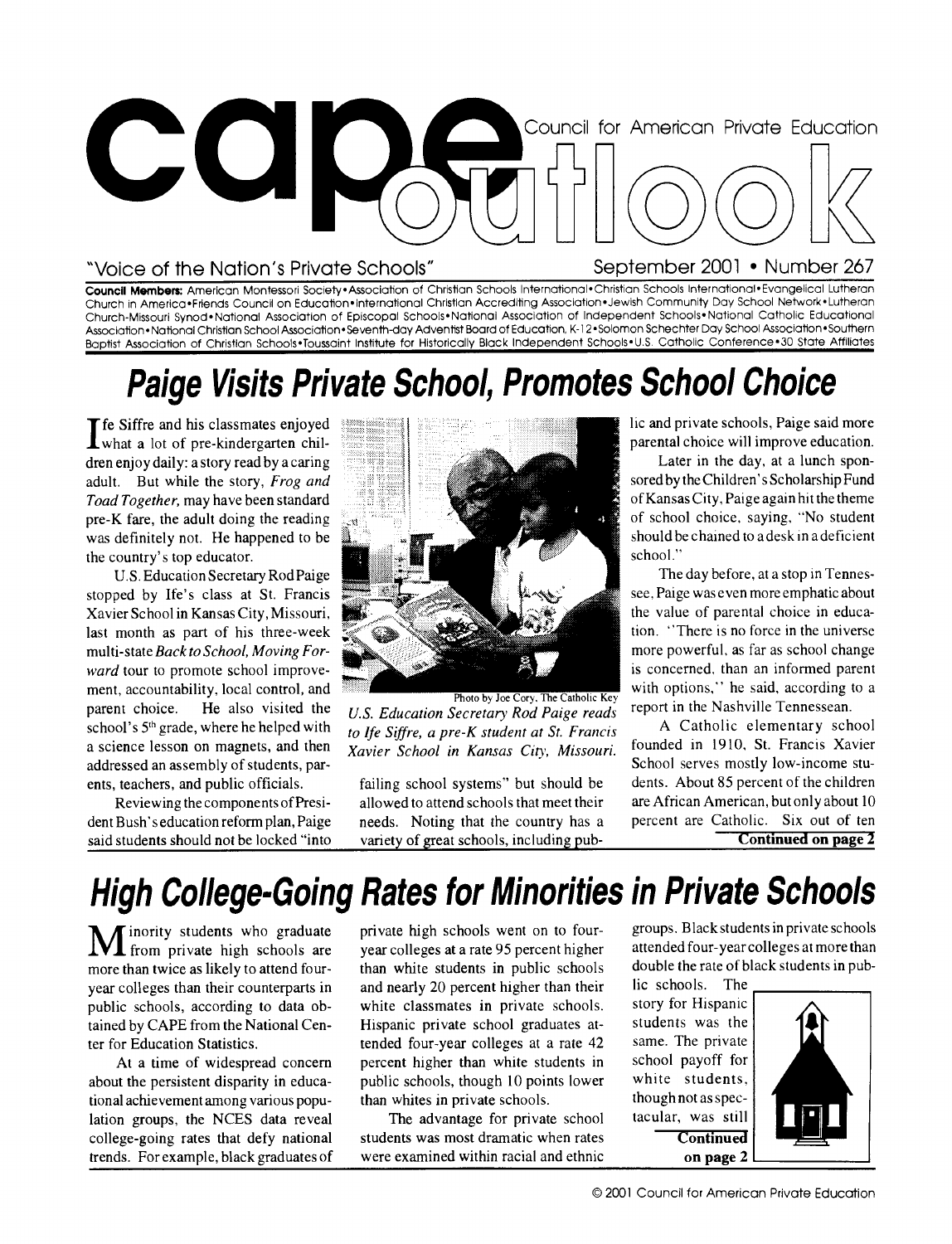#### **College continued from page 1**

significant. Whites in private schools were 63 percent more likely to attend a four-year college than their peers in public schools.

The data came from the National Education Longitudinal Study of 1988

(NELS: 88), a college. The Black Students 87.8 38.0<br>cohort exam- Hispanic Students 63.8 29.5 ined by CAPE included stugovernment study that tracked a nationally representative sample of 8th grade students in 1988 as they progressed All Students through high **White** St school and into

dents who graduated high school in the 1991-92 school year and then entered a four-year college sometime between June 1992 and August 1994.

**Hispanic Students** 

Children's Scholarship Fund or the Central City School Fund, two philanthropic partnerships dedicated to providing tu- **New Publications**  ition assistance to economically needy Secretary Paige's back-to-school children. One of the school's claims to tour began August 15 in Albuquerque, fame is that Thomas M. Bloch, former NM, and concluded in San Diego, CA, president and CEO of H&R Block, re- on September 7. In connection with cently finished a three-year stay as the the tour, Paige introduced three new math teacher for students in grades 6, 7, publications from the Department of and 8. Education to help parents, teachers, and

was honored by Paige's visit. She espe- mance. cially liked the secretary's support of The parent publication, available school choice and said the issue is often in English and Spanish, reminds parmischaracterized as a religious matter, ents that the family is the foundation of rather than an issue of social justice. good education. "You are your<br>"Parents with money already have children's first teacher. You play a criti-"Parents with money already have choice," she said, "but any parent who cal role in ensuring that they make thinks a school isn't working should have steady progress in school, that they go index.html. the right to choose someplace else." to schools that hold them to high stan- (Editor's Note: In-

schools for the Catholic Diocese of Kan- meet those standards." secretary's visit to St. sas City – St. Joseph, said the themes In announcing the publications Francis Xavier School was struck by Secretary Paige in his remarks on the tour's first day, Secretary Paige based in part on a report at the school — local control, parental said, "As we start a new school year, it provided to CAPE by The involvement, accountability, and choice is time for us to reach out to parents, Catholic Key.)

The findings are especially intriguing at a time when educators and policymakers are frustrated by the inveterate achievement gaps between white students and minority students. Last month, College Board President Gaston Caperton attributed the score

achievement measures to "inequitable access to high-**(by type of high school) and all quality educa-Public B** Board retion." College 72.5 42.9 73.7 45.1 **Four**gaps on the SAT and other **of High School Grads Who Went to**  exposed to rigorous course work have higher

> SAT scores than other students. "Urgent steps must be taken," said Caperton, "to increase the access of minority and low-income students to

**Paige continued from page 1** — are the very elements "that have students receive aid from either the made Catholic schools strong for more<br>Children's Scholarship Fund or the Cen-<br>than 200 years."

Private

School principal Lynne Beachner communities improve student perfor-

Judy Warren, superintendent of dards, and that the schools help them formation on the

high quality K-12 education."

The higher college-going rates for minority students in private schools may in part be attributed to exposure to a more demanding curriculum. Another possible explanation may be the high expectations and culture of achievement that exist in private schools. Factors outside the school, including family characteristics, may also be playing a role.

Given the fact that a host of measures of educational attainment, including college enrollment rates and SAT scores (see page 4), are remarkably higher for minority students in private schools, it is no surprise that some fully the private school performance phenomenon and to test the value of having more minority students attend high quality private schools. They argue that an objective, scientific investigation by impartial researchers could yield a breakthrough in narrowing the nagging achievement gap. searchers policymakers and researchers have have found called for school choice demonstration that students projects and studies to examine more

> educators, and community and business leaders to engage them in our plans to create a system of schools that fulfills President Bush's promise that no child will be left behind." He added: "President Bush and I know that change must take place at the local level, and we look to families, schools, and communities to bring about that change through high standards, annual measurement, and accountability for results. As our children return to school to capture the promise of new opportunities to learn and grow, we must embrace these simple principles for reform."

> For more information about the *Back to School, Moving Forward* tour and the new publications go to http:// www.ed.gov/inits/

backtoschool/

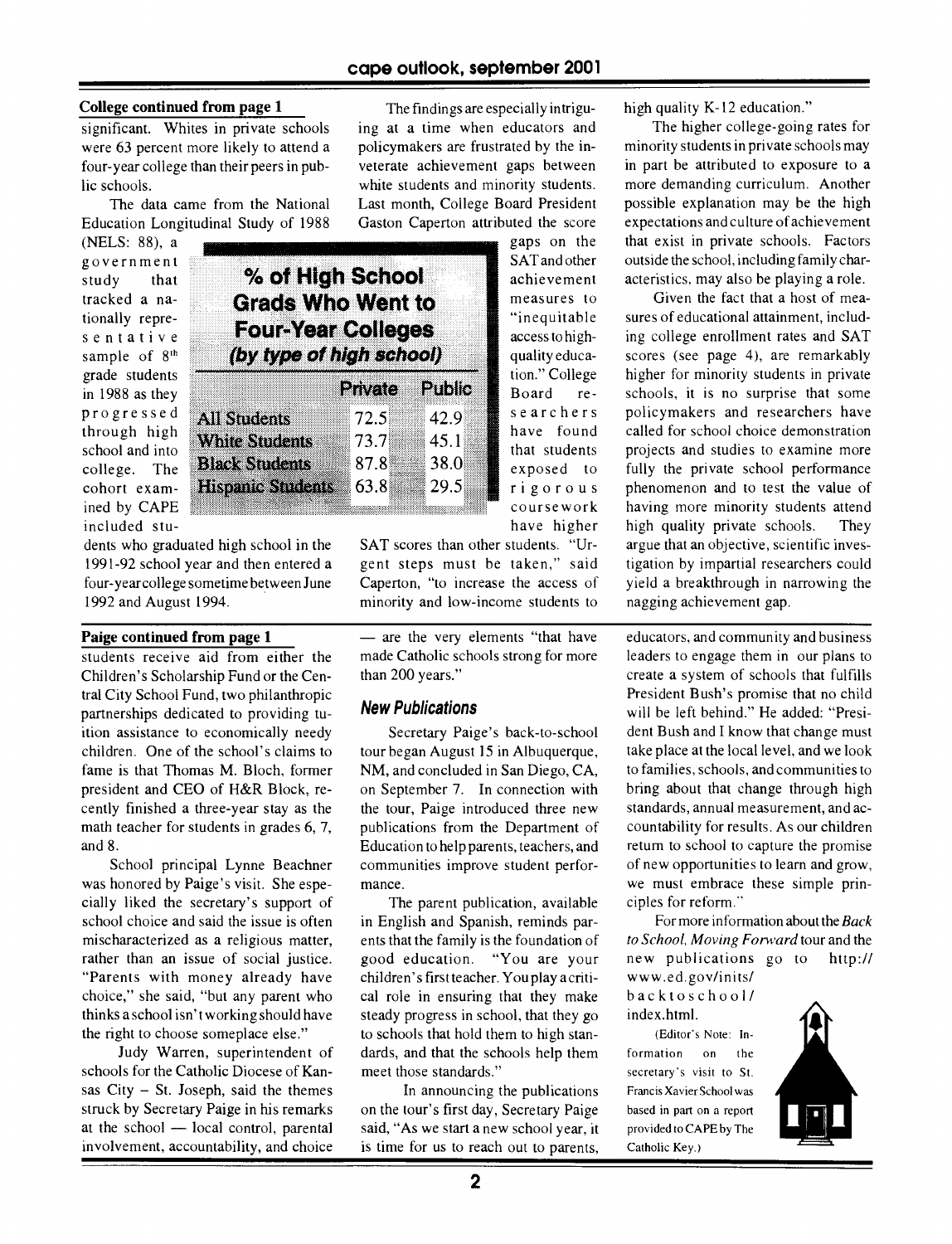## **Private School Enrollment Continues to Climb**

Six million students  $- 11.4$  percent of the nation's  $K-12$  population  $$ attended private elementary and secondary schools in 1999, according to officials at the National Center for Education Statistics (NCES).

Since 1989, the private school enrollment figure has risen 15.8 percent, about the same as the 15.6 percent public school growth rate for the same 10 year period.

The figures were released last month in connection with NCES's annual projection of education statistics, a document that provides actual enrollment counts through 1999 and projections through 2011. Total national K-12 enrollment is expected to increase slightly from 53.1 million to 53.4 million between now and 2005, the projected peak year, but the degree and timing of enrollment shifts will vary at the elementary and secondary levels. Public and private K-8 enrollment is set to drop about 1 percent between 2001 and 2011, while 9-12 enrollment is expected to grow by nearly 7 percent through 2006, when it will then begin a gradual decline.

The NCES 10-yearenrollment forecast presumes a static 11 percent share of the nation's students will attend private schools throughout the projection period.

On the teacher front, NCES is predicting that 3.65 million elementary and secondary school teachers will be employed nationally in 2011, an increase over 2001 levels of 87,000 teachers in public schools and 11,000 in private schools.

Also last month, NCES published the results of the biennial private school survey (PSS) conducted by the U.S. Census Bureau in the 1999-00 school year. The survey identified 27,223 private elementary and secondary schools, about 23 percent of all schools in the country, and nearly 5.2 million students. (Though derived from the same Census Bureau survey, the PSS enrollment figure for 1999 is about 800,000 less than the figure published in the NCES projection document principally because

the latter includes some pre-K students in its enrollment counts for both public schools and private schools.)

The PSS report showed some significant demographic shifts within the world of private education. Since 1989, conservative Christian schools have seen

## Where do private school students go to school?

| <b>Type of School</b>         | 89-90   | 99-00   |
|-------------------------------|---------|---------|
| Catholic                      | 54.5%   | 48.6%   |
| Nonsectarian                  | 13.2%   | 15.7%   |
| <b>Conservative Christian</b> | 10.9%   | 15.0%   |
| <b>Baptist</b>                | 5.8%    | 6.1%    |
| Lutheran                      | $4.4\%$ | 4.3%    |
| <b>Jewish</b>                 | 3.2%    | 3.3%    |
| Episcopal                     | 1.7%    | 2.2%    |
| <b>Adventist</b>              | 1.6%    | 1.2%    |
| <b>Calvinist</b>              | $0.9\%$ | $0.8\%$ |
| <b>Friends</b>                | 0.3%    | 0.3%    |

an astounding increase of 46 percent in enrollment. The 245,000 additional students in those schools accounted for 75 percent of the total rise in private school enrollment during the past decade. Other types of private schools that posted noteworthy percentage increases in enrollment during the same timeframe included Episcopal schools (37 percent) and nonsectarian schools (26 percent).

### **CAPE Members' Numbers**

CAPE member organizations, which collectively represent 80 percent of the nation's private school enrollment, have also seen some sharp increases in student counts. The Association of Christian Schools International, which serves evangelical Christian schools, had a K-12 enrollment gain of 70 percent between 1989 and 1999. During that period, ACSI moved from the third largest to the second largest association ofprivate schools in the country. Other CAPE organizations with substantial 10-year enrollment hikes were the Oral Roberts Educational Fellowship (53.4 percent), the American

Montessori Society (53.2 percent), the National Association of Episcopal Schools (20.7 percent), the Solomon Schechter Day School Association (also 20.7 percent), the Friends Council on Education (18.1 percent), and the Lutheran Church-Missouri Synod (15.6 percent).

Two of CAPE's newest members, the National Christian School Association and the Southern Baptist Association of Christian Schools, while not on the NCES list of private school associations in 1989, had enrollment counts in 1999 of 34,122 (NCSA) and 27,468 (SBACS).

The 1999 enrollment figures for states showed California to have the highest private school enrollment (619,067) and Wyoming to have the lowest (2,221). Other states with large concentrations of private school students included New York (475,942), Pennsylvania (339,484), Illinois (299,871), Florida (290,872), Ohio (254,494), Texas (227,645), New Jersey (198,631), Michigan (179,579), and Maryland (144,131).

## **Small and Urban**

According to the survey, most private schools are small, with 80 percent having enrollments under 300. Nearly half of all students in private schools (49.2 percent) attend schools located in central cities; another 40 percent attend schools in an urban fringe or large town. Only 11 percent of private school students are in rural or small-town schools.

This fall NCES and the U.S. Census Bureau will be conducting the 2001 private school survey by contacting every private school in the country. Schools are encouraged to assist with this massive undertaking by returning the survey forms promptly, thereby reducing the need for expensive follow-up phone calls and letters.

The 1999-2000 Private School Universe Survey is available on the NCES Web site at the following address: http:/ /nces.ed.gov/pubsearch/ pubsinfo.asp'?pubid=2001330.